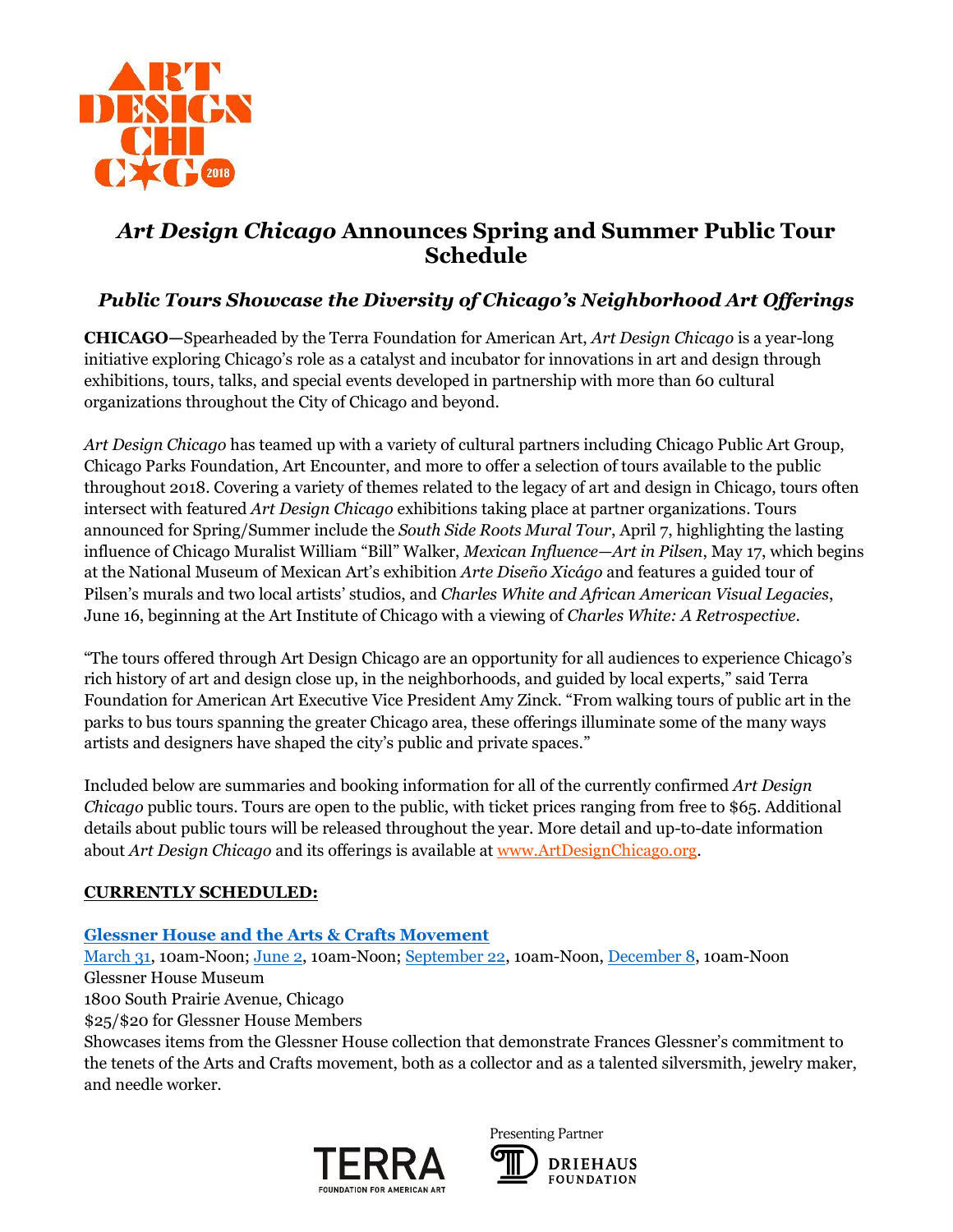### **[South Side Roots Mural Tour: Art Inspired by William Walker](https://www.artdesignchicago.org/events/south-side-roots-mural-tour-art-inspired-by-william-walker)**

April 7, 10am-1pm Departs from Chicago Public Art Group 600 W. Cermak Rd., Chicago \$20

Tour of South Side murals, focusing on projects inspired by the example of pioneering Chicago muralist William Walker (1927-2011), initiator of the epochal 1967 artist-collective mural the Wall of Respect. The tour includes a stop at the Hyde Park Art Center to see the exhibit *Bill Walker: Urban Griot*, followed by viewing of about a dozen socially conscious street murals and community-art sites.

#### **[Nathan Manilow Sculpture Park Tour: Where the Prairie Meets the City](https://www.artdesignchicago.org/events/nathan-manilow-sculpture-park-tour-where-the-prairie-meets-the-city)**

April 21, 12-2pm

Nathan Manilow Sculpture Park 1 University Parkway, University Park

Free, reservations are not required

Celebrate Earth Day with a tour of the Nathan Manilow Sculpture Park, a collection of 29 master works of public sculpture situated within 100 acres of prairie landscape located at Governors State University. Led by Director and Curator Jeff Stevenson, this tour of the "museum-in-the-prairie" highlights three pre-2000 works by artists with Chicago connections, Richard Hunt, John Henry, and Mark di Suvero, and features many other pieces along the way.

#### **[Tour of Edgar Miller's Glasner Studio](https://www.artdesignchicago.org/events/may-tour-of-edgar-miller-s-glasner-studio)**

[May 5,](https://www.artdesignchicago.org/events/may-tour-of-edgar-miller-s-glasner-studio) 1-2:30pm; [July 14,](https://www.artdesignchicago.org/events/july-tour-of-edgar-miller-s-glasner-studio) 1-2:30pm, [September 8,](file://///terra2k11/shared/Common/Chicago%20Art%20History%20Initiative/Content%20Development/Special%20Projects/Tours/September%208,%202018,%2010:30%20a.m.–12%20p.m.) 10:30am-Noon[; November 10,](https://www.artdesignchicago.org/events/november-tour-of-edgar-miller-s-glasner-studio) 10:30am-Noon 1734 North Wells Street, Chicago Free, reservations required This tour welcomes guests to enter the incredibly designed, magical home created by artist, designer, and craftsman Edgar Miller during the Chicago Art Renaissance of the 1920s and 1930s.

#### **[Mexican Influence](https://www.artdesignchicago.org/events/bus-tour-mexican-influence-art-in-pilsen)**–**Art in Pilsen**

May 17

Bus Pick-up: 8:30am North Suburban, Edens Plaza (west side of north parking lot), Wilmette 9:15am Chicago, Ogilvie Center, Madison and Clinton, Chicago Return: 4:00pm Chicago, 5:00pm Wilmette

\$65, includes lunch

This day-long bus tour begins at the National Museum of Mexican Art's exhibition *Arte Diseño Xicágo*, featuring artworks and photographs reflecting the influence of Mexican immigrants from the World Columbian Exhibition in 1893 to the Civil Rights Era. Additional features include a tour of Pilsen's vibrant murals and visits to two local artists' studios—painter and muralist Hector Duarte and Marcos Raya, known for his paintings, murals, and assemblages with political themes. Led by artist and Art Encounter Artistic Director Joanna Pinsky, the tour also includes lunch at a local Mexican restaurant. Presented by Art Encounter.

### **[Milestones Tour](https://www.artdesignchicago.org/events/milestones-bus-tour)**

May 19, 10am-3:30pm Departs from Upper E. Randolph at S. Columbus Drive (north side of Millennium Park), Chicago \$25, includes lunch



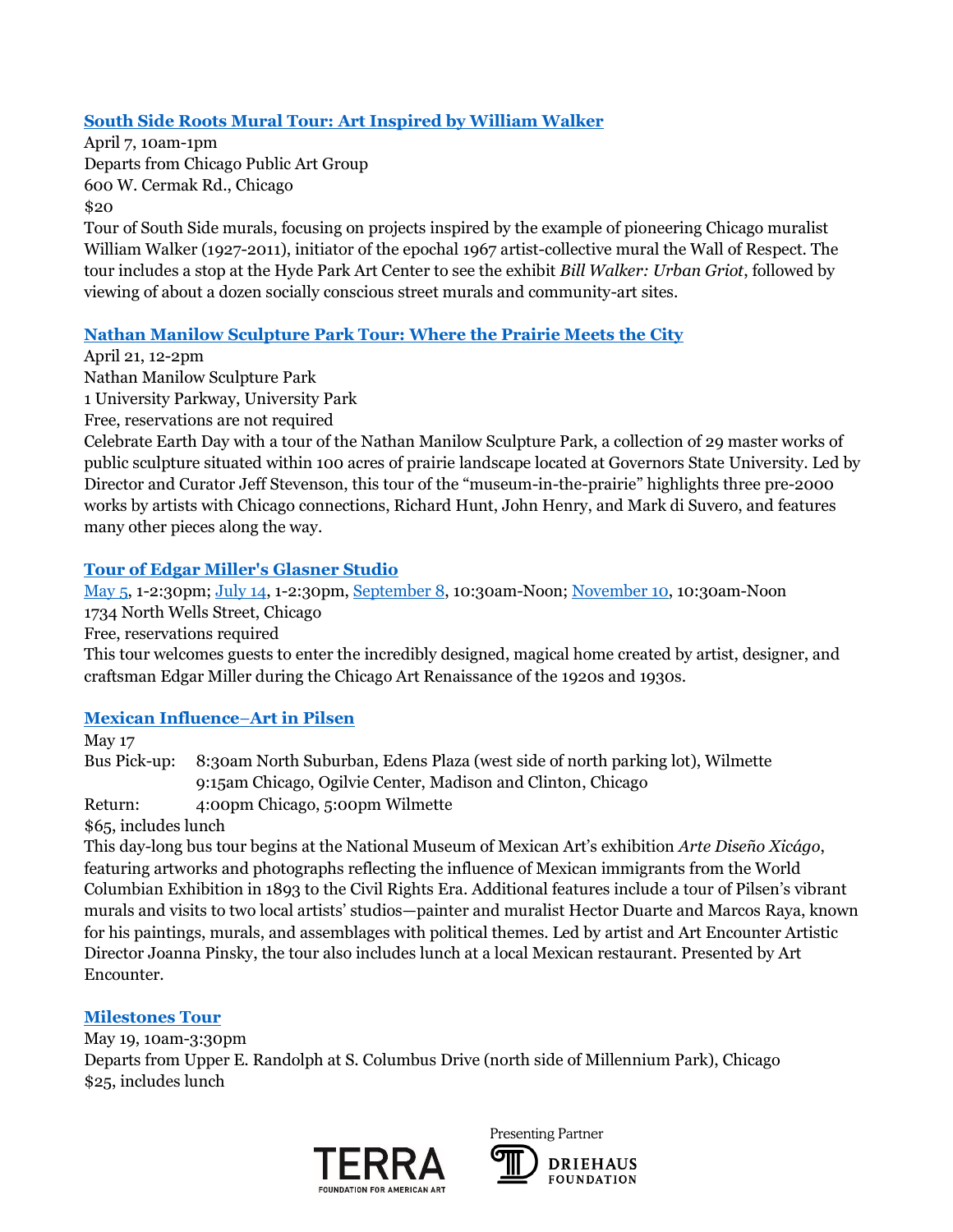This day-long bus tour celebrates important milestones in Chicago and U.S. history through the lens of public art in the city's parks. Highlights include the iconic *Statue of the Republic* (Jackson Park), created in 1918 to commemorate the World's Columbian Exposition and the Centennial of Illinois Statehood, Jackson Park's newest sculpture, Yoko Ono's *SkyLanding*, and Leonard Crunelle's *Victory Monument* (Bronzeville) honoring the contributions of a courageous WWI African-American unit of the Illinois National Guard that helped drive German forces out of France. Other highlights include the *Fountain of Time*, sculpted by Lorado Taft in commemoration of the 1814 Peace Treaty between the U.S. and Canada, and the *Illinois Centennial Monument* (Logan Square) by Henry Bacon and Evelyn Beatrice Longman. Led by Julia Bachrach, former Chicago Park District Historian and author of *The City in a Garden: A History of Chicago's Parks*. Presented by Chicago Parks Foundation.

### **[Lincoln Park Walking Tour](https://www.artdesignchicago.org/events/lincoln-park-walking-tour-d477066e-1c3a-43e2-a536-3720374ca3a6)**

May 31, 6-8pm

Departs from Standing Lincoln Statue, 1601 N. Clark St., Chicago \$10

This tour focuses on the public artworks of Lincoln Park, such as the *Fountain Girl* and *Charitas*, two historic monuments recently reinstalled after disappearing years ago. The tour also includes a visit to the top of the Ulysses S. Grant Monument and highlights some of the contributions made by Swedish landscape gardener Swain Nelson to Chicago's built environment. Led by Julia Bachrach, former Chicago Park District Historian and author of *The City in a Garden: A History of Chicago's Parks*. Presented by Chicago Parks Foundation.

## **[Charles White and African American Visual Legacies](https://www.artdesignchicago.org/events/bus-tour-charles-white-and-african-american-visual-legacies)**

June 16

Bus Pick-up: 8:30am North Suburban, Edens Plaza (west side of north parking lot), Wilmette 9:15am Chicago, Ogilvie Center, Madison and Clinton, Chicago Return: 4:00pm Chicago, 5:00pm Wilmette

\$65, includes lunch

This tour begins at the Art Institute of Chicago with a visit to *Charles White: A Retrospective*. After viewing work by other African American artists with Chicago connections in the museum's galleries, the group will depart for lunch at a restaurant in Little Italy. After lunch, the group will visit artist David Anthony Geary in his studio for a discussion of his paintings, photographs, prints and assemblages referencing his African American and New Orleans-based heritage. The final stop is the South Loop home of advertising mogul and author Thomas Burrell and his wife Madeleine. Their art collection features prominent African American artists including Charles White, Romare Beardon, Normal Lewis, Jacob Lawrence, Charles Alston, Ed Clark, Sam Gilliam, and Alvin Loving. Presented by Art Encounter and led by artist and Art Encounter Artistic Director Joanna Pinsky.

### **[Chicago Parks Old and New](https://www.artdesignchicago.org/events/chicago-parks-old-new-a-bus-tour)**

June 23, 10am-3:30pm

Departs from Upper E. Randolph at S. Columbus Drive (north side of Millennium Park), Chicago \$25, includes lunch

This tour by bus explores significant park artworks and landscape designs representing the many eras of park development and public sculpture in the city. The tour includes a visit to John J. Boyle's *The Alarm*, a memorial to the Ottawa Indians and one of the oldest public sculptures in the city. Additional historic artworks include the *Altgeld Monument* by sculptor Gutzon Borglum and *Lincoln the Rail-Splitter* by Charles Mulligan. Works by contemporary artists are also featured, including Richard Hunt's *Eagle* 



Presenting Partner

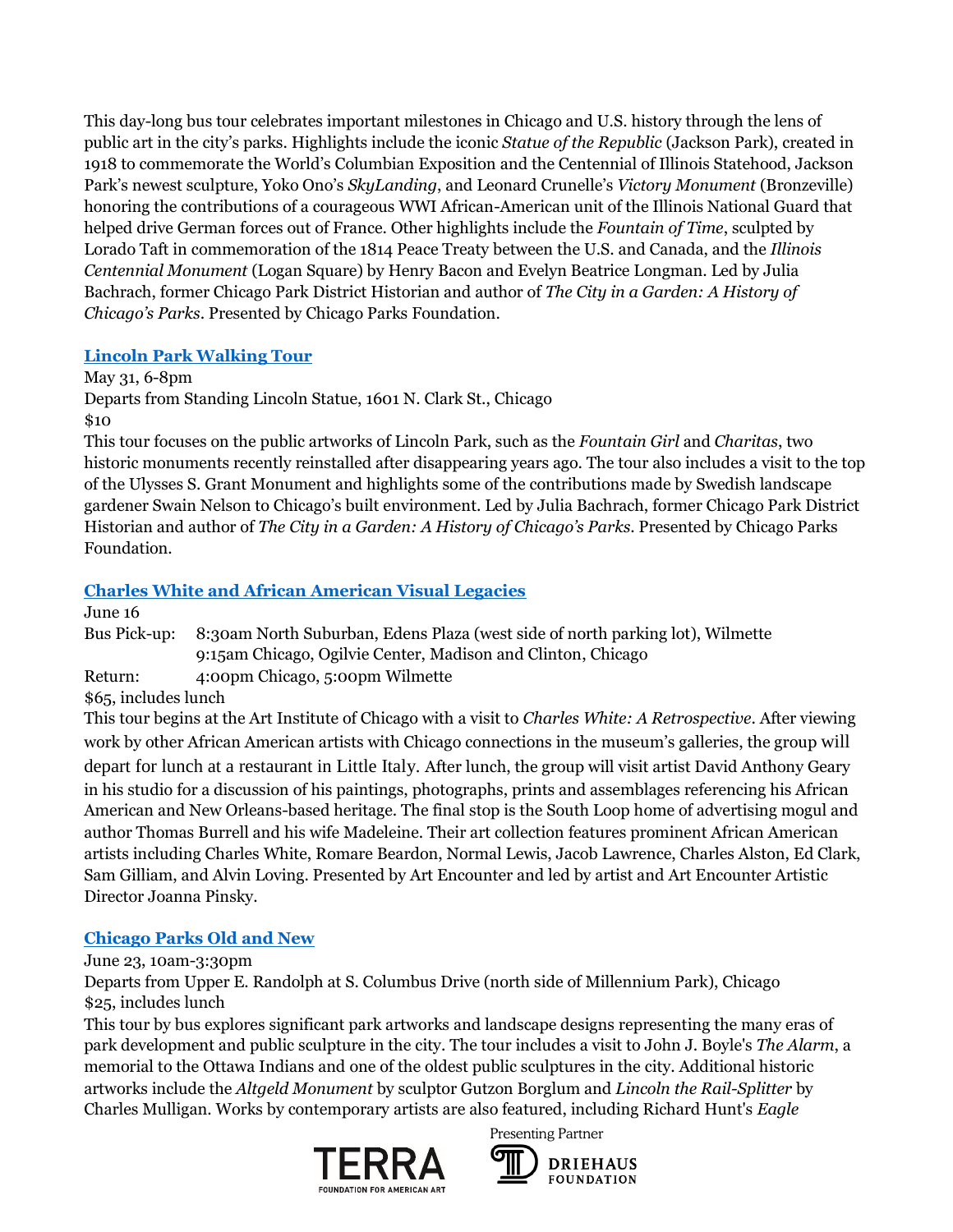*Columns*, Louise Bourgeois' tribute to Jane Addams called *Helping Hands*, and several new sculptures in Ping Tom Park. This tour also highlights the work of Jens Jensen, dean of Prairie style landscape architecture, with stops at Humboldt Park and Garfield Park. Led by Julia Bachrach, former Chicago Park District Historian and author of *The City in a Garden: A History of Chicago's Parks*. Presented by Chicago Parks Foundation.

### **[Cultural Intersections: Iconic Chinese Design by Norwegian Architects](https://www.artdesignchicago.org/events/cultural-intersections-iconic-chinese-design-by-norwegian-architects)**

#### June 30, 2–4pm

Departs from the Chinese-American Museum of Chicago, 238 West 23rd Street, Chicago Free, reservations required

Discover the surprising history of some of Chinatown's most iconic buildings with a talk and tour copresented by the Chinese-American Museum of Chicago and the Swedish American Museum. This program unveils the forced intersection of Chinese and Norwegian design created by the lack of Chinese architects due to the U.S. Chinese Exclusion Act. At the heart of the tour is Chinatown's most iconic building, the Pui Tak Center, commissioned by the powerful On Leong Merchant Association and designed by Norwegians Michaelsen and Rognstad in 1928. With a presentation by preeminent Chicago historian Dr. Dominic Pacyga and walking tour led by community docents, this event uncovers design appropriation and showcases materials the architects used to design the building.

### **[Grant Park Walking Tour](https://www.artdesignchicago.org/events/grant-park-walking-tour)**

July 7, 1-3pm

Departs from the *Agora* sculpture, 1135 South Michigan Avenue, Chicago \$10

This tour features many of Grant Park's most significant artworks, including Franz Machtl's *Rosenberg Fountain*, Ivan Mestrovic's *Equestrian Indians*, and Leonard Crunelle's *Fountain Figures*. The tour also explores the contributions of artists and planners Daniel Hudson Burnham and Edward H. Bennett, authors of the seminal 1909 *Plan of Chicago*. Led by Julia Bachrach, former Chicago Park District Historian and author of *The City in a Garden: A History of Chicago's Parks*. Presented by Chicago Parks Foundation.

### **[Sculpture in Chicago](https://www.artdesignchicago.org/events/bus-tour-sculpture-in-chicago)**

July 14 Bus Pick-up: 8:30am Chicago, Ogilvie Center, Madison and Clinton, Chicago 9:15am Edens Plaza, (west side of north parking lot), Wilmette Return 4:00pm Wilmette; 5:00pm Chicago

\$65, includes lunch

This tour begins with a visit to *Richard Hunt and his Teachers*, an exhibition at Oakton Community College's Koehnline Museum of Art in Des Plaines. Following the exhibition viewing, participants discuss selected sculptures located throughout the campus, including works by many Chicagoans. After a stop for lunch, the tour continues with a visit to the studios of Omri and Julie Rotblatt Amrany whose large scale commissions have featured major sports heroes including Michael Jordan and Kareem Abdul Jabbar. Led by artist and Art Encounter Artistic Director Joanna Pinsky. Presented by Art Encounter.

### **[Humboldt Park Walking Tour](https://www.artdesignchicago.org/events/humboldt-park-walking-tour)**

July 26, 6-8pm Departs from Humboldt Park Boat House, 1301 N. Humboldt Dr., Chicago \$10



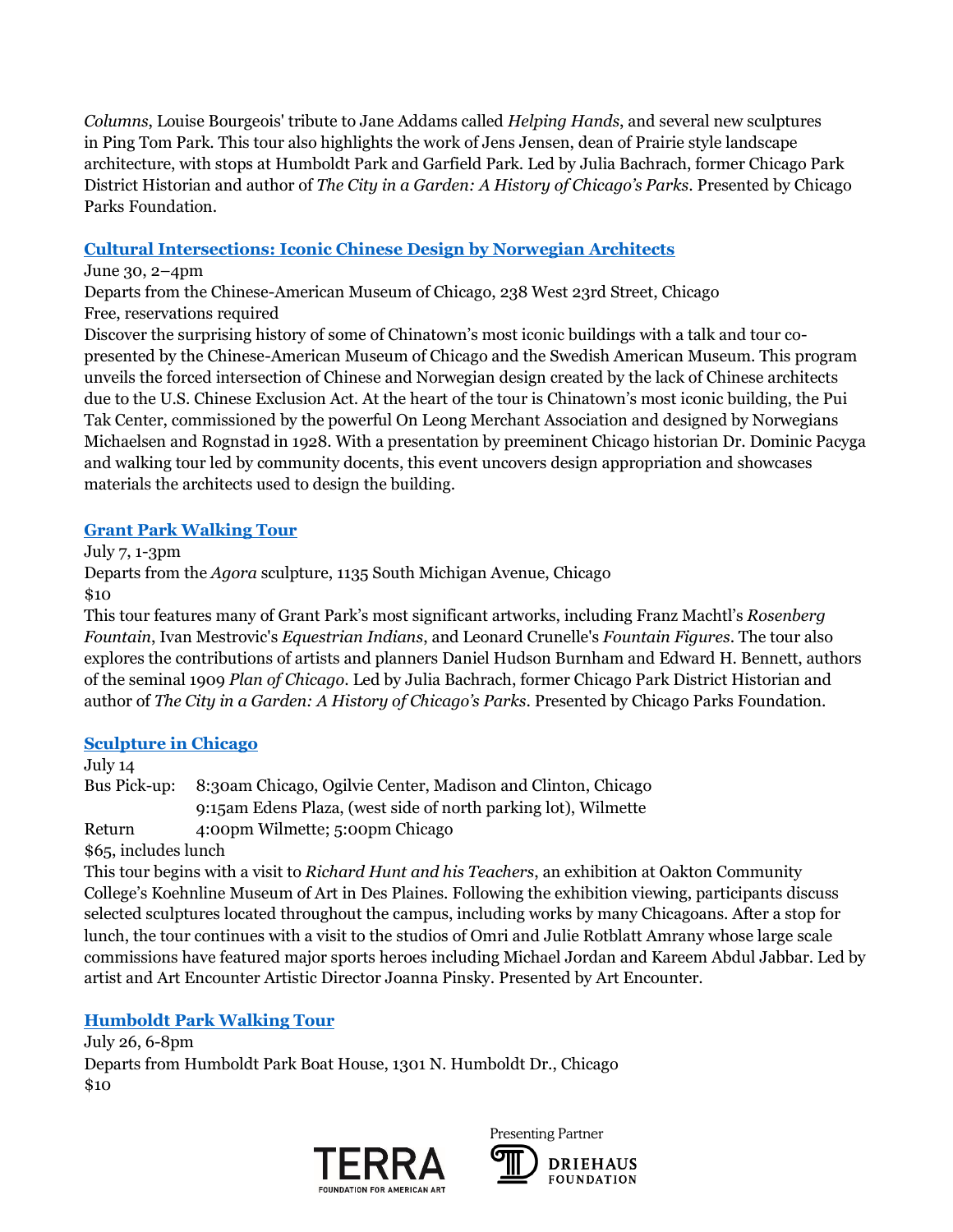This tour explores how Humboldt Park served as a "living laboratory" for Prairie style landscape architect Jens Jensen in the early 20th century. The tour highlights the park's fine collection of bronze monuments including *World's Fair Bison* by Edward Kemeys and *Alexander von Humboldt Monument* by Felix Gorling. Led by Julia Bachrach, former Chicago Park District Historian and author of *The City in a Garden: A History of Chicago's Parks*. Presented by Chicago Parks Foundation.

### **[Lincoln Park Walking Tour](https://www.artdesignchicago.org/events/lincoln-park-walking-tour)**

September 6, 6-8pm Departs from Goethe Monument, N. Cannon Dr. and W. Diversey Pkwy., Chicago \$10

This tour features a broad array of public artworks from various eras in and just outside of Lincoln Park, including the gilded figurative *Hamilton Monument* by John Angel and allegorical *Goethe Monument* by Herman Hahn. The tour also includes visits to the nearby Elks Memorial's *Reclining Elks* by Laura Gardin Fraser, a rare pair of historic bronzes by a woman sculptor, and the *John Peter Altgeld Memorial* by Gutzon Borglum, sculptor of the Mount Rushmore National Memorial. Led by Julia Bachrach, former Chicago Park District Historian and author of *The City in a Garden: A History of Chicago's Parks*. Presented by Chicago Parks Foundation.

### **[Washington Park Walking Tour](https://www.artdesignchicago.org/events/washington-park-walking-tour)**

September 15, 1-3pm

Departs from Washington Park Refectory, 5531 South Russell Drive, Chicago

\$10

Chicago's Washington Park is an artwork in itself, designed by Frederick Law Olmsted, the "Father of American Landscape Architecture" and originally laid out in 1871. This tour explores the landscape history and public artworks of the greenspace including Lorado Taft's *Fountain of Time* and Albin Polasek's *Gotthold Ephraim Lessing Monument*. This tour also coincides with [Celebrating South Side Stories,](https://www.artdesignchicago.org/events/celebrating-south-side-stories) a daylong festival of art, music, and film taking place at the DuSable Museum of African American History on the same day. Led by Julia Bachrach, former Chicago Park District Historian and author of *The City in a Garden: A History of Chicago's Parks*. Presented by Chicago Parks Foundation.

#### **[Murals and More Tour](https://www.artdesignchicago.org/events/murals-more-bus-tour)**

October 20, 10am-3:30pm

Departs from Upper E. Randolph at S. Columbus Drive (north side of Millennium Park), Chicago \$25

This tour takes visitors to Chicago's out-of-the-way vintage park field houses to find historically significant paintings and Progressive Era murals. Highlights John Warner Norton's *Historical Series* mural in Hamilton Park and works by his students from The School of the Art Institute in Sherman Park. In Gage Park, the tour visits Tom Lea's *Pioneers* mural and at the Vanderpoel Gallery in Ridge Park participants see an impressive collection of paintings by American artists including Maxfield Parrish, Grant Wood, and Mary Cassatt. Led by Julia Bachrach, former Chicago Park District Historian and author of *The City in a Garden: A History of Chicago's Parks*. Presented by Chicago Parks Foundation.

### **[Chicago Craftsmen and Second Presbyterian Church](https://www.artdesignchicago.org/events/chicago-craftsmen-and-second-presbyterian-church)**

November 3, 10am-Noon Second Presbyterian Church 1936 South Michigan Avenue, Chicago \$10



Presenting Partner **DRIEHAUS FOUNDATION**